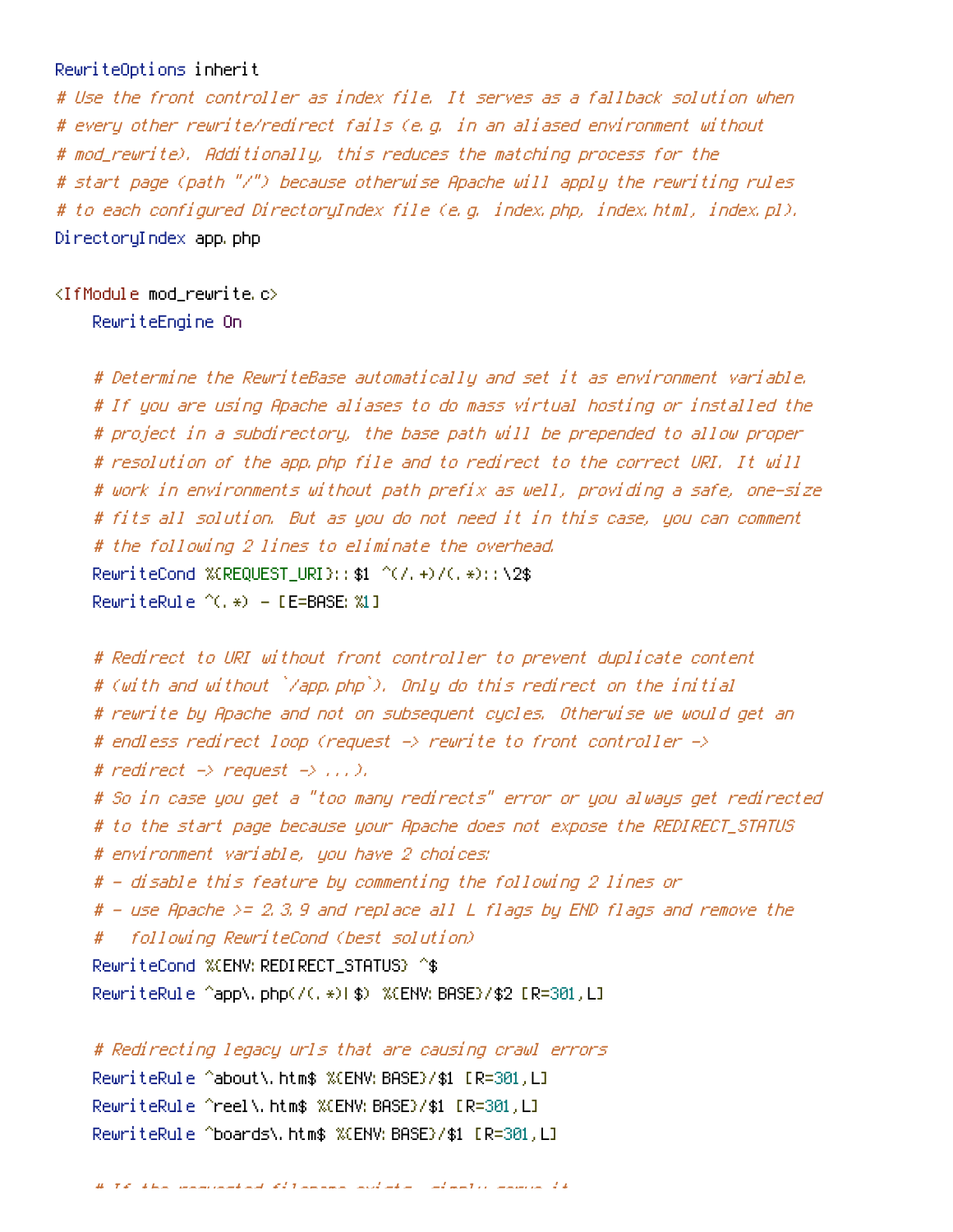```
# If the requested filename exists, simply serve it.
# We only want to let Apache serve files and not directories.
RewriteCond %{REQUEST_FILENAME} -f
RewriteRule .? - [L]
```
# Rewrite all other queries to the front controller. RewriteRule .? %{ENV: BASE}/app.php [L] </IfModule>

<IfModule !mod\_rewrite.c>

<IfModule mod\_alias.c>

# When mod\_rewrite is not available, we instruct <sup>a</sup> temporary redirect of # the start page to the front controller explicitly so that the website # and the generated links can still be used. RedirectMatch 302 ^/\$ /app.php/ # RedirectTemp cannot be used instead </IfModule>

</IfModule>

# Adding for background-size-min.htc and PIE.htc support AddType text/x-component .htc

## # BEGIN Gzip

<IfModule mod\_deflate.c>

AddOutputFilterByType DEFLATE text/text text/html text/plain text/xml text/css image/gif image/png image/jpeg image/x-icon application/x-javascript application/javascript application/json application/x-icon </IfModule> # END Gzip

# BEGIN KEEP ALIVE

<IfModule mod\_headers.c> Header set Connection keep-alive </IfModule> # End KEEP ALIVE

## # BEGIN EXPIRES

<IfModule mod\_expires.c> ExpiresActive On ExpiresDefault "access plus 10 days" ExpiresByType text/css "access plus 1 week" ExpiresByType text/plain "access plus 1 month"